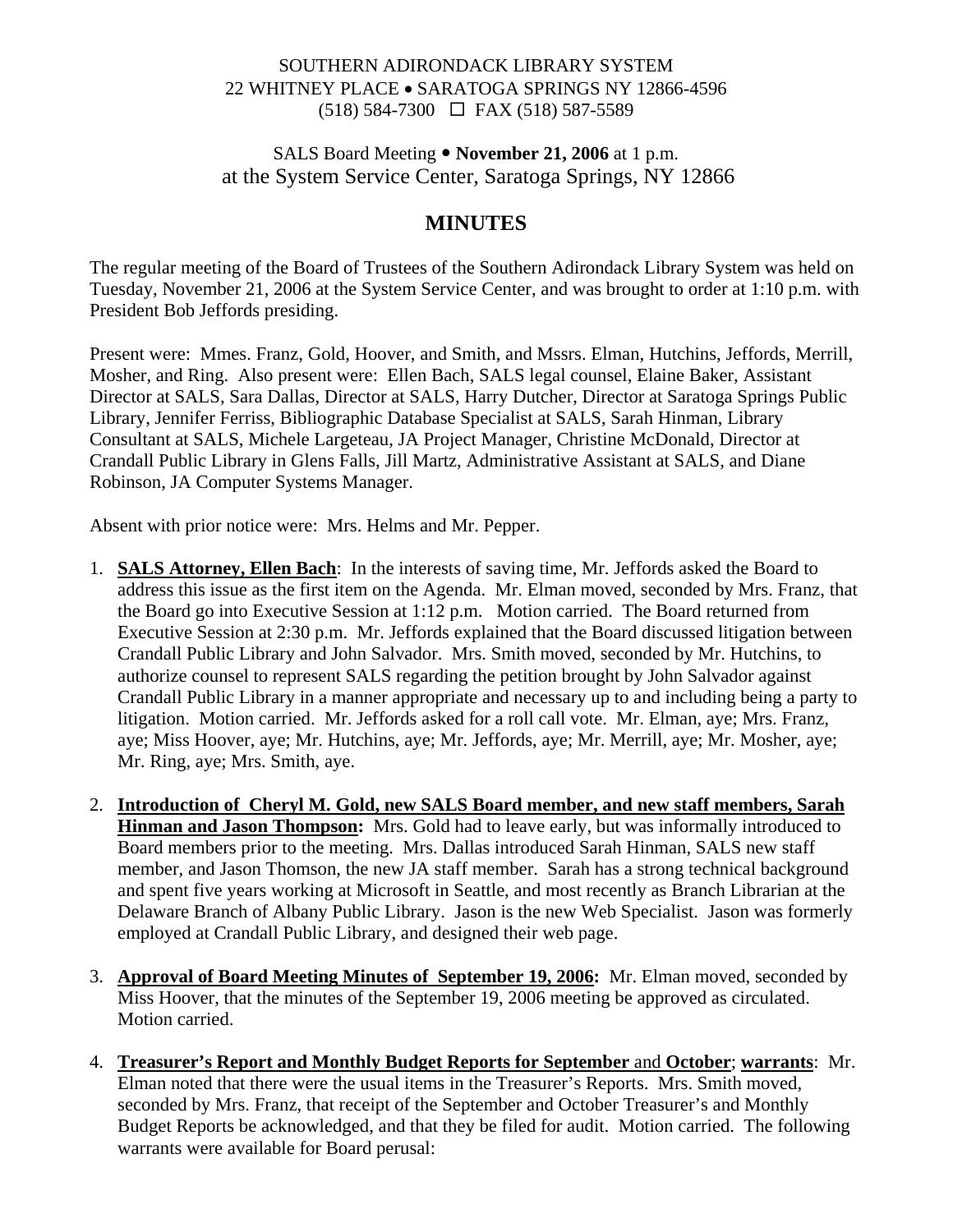|                                     | <b>General Fund</b>                                  |                           |                                             | <b>General Fund</b>              |                      |
|-------------------------------------|------------------------------------------------------|---------------------------|---------------------------------------------|----------------------------------|----------------------|
| Date<br><b>Approved</b><br>9/1/2006 | <b>Warrant#</b><br>2006-45                           | <b>Amount</b><br>\$348.25 | <b>Date</b><br><b>Approved</b><br>9/29/2006 | <b>Warrant#</b><br>2006-50       | Amount<br>\$4,477.20 |
| 9/12/2006                           | 2006-46                                              | 17,373.90                 | 10/11/2006                                  | 2006-51                          | 6,945.54             |
| 9/12/2006                           | 2006-47                                              | 8,150.00                  | 10/11/2006                                  | 2006-52                          | 14,642.36            |
| 9/20/2006                           | 2006-48                                              | 295,715.00                | 10/11/2006                                  | 2006-53                          | 290.00               |
|                                     | Bank Transfer in above warrant not an<br>expenditure | (190,000.00)              | 10/20/2006                                  | 2006-54                          | 2,500.00             |
| 9/26/2006                           | 2006-49                                              | 32,393.25                 | 10/20/2006                                  | 2006-55                          | 5,141.25             |
|                                     | Payroll<br>September 2006<br>Total                   | 78,478.57                 |                                             | Payroll<br>October 2006<br>Total | 80,817.90            |
|                                     |                                                      | \$242,458.97              |                                             |                                  | \$114,814.25         |
|                                     | <b>Acquires</b>                                      |                           |                                             | <b>Acquires</b>                  |                      |
| <b>Date</b>                         |                                                      |                           | <b>Date</b>                                 |                                  |                      |
| <b>Approved</b>                     | <b>Warrant#</b>                                      | <b>Amount</b>             | <b>Approved</b>                             | <b>Warrant#</b>                  | <b>Amount</b><br>\$  |
| 9/1/2006                            | A06-17                                               | 29,189.48<br>\$           | 9/29/2006                                   | A06-19                           | 39,330.33            |
| 9/26/2006                           | A06-18                                               | 7,054.35                  | 10/20/2006                                  | A06-20                           | 6,233.57             |
|                                     | September 2006<br>Total                              | \$36,243.83               |                                             | October 2006<br>Total            | \$45,563.90          |

#### 5. **Director's Report**:

*Joint Automation Report*: Mrs. Largeteau updated the Board on JA activities.

The Joint Automation Ad Hoc Database Committee, chaired by Jean Sheviak, met and developed a proposal for choosing databases.

Mrs. Largeteau reported that the billing dispute with Verizon is ongoing. Any communication is to be directed to legal counsel.

The new Clifton Park-Halfmoon Public Library will be open December 11<sup>th</sup>. JA staff have been actively involved in getting the new building ready.

There will be a MVLS/SALS Polaris User's Group meeting on Thursday, November 30<sup>th</sup>. Most of the discussion will be on the upgrade to version 3.3 coming next Spring. The upgrade is part of the annual maintenance, so there will be no charge for the upgrade. Polaris has been very responsive and cooperative in dealing with requests and problems.

A. *Other*: Mrs. Dallas has received some Construction Grant applications. She expects that all of the Construction Grant money available will be applied for. The deadline for the applications to be at SALS is December  $1^{st}$ .

The Book Sale cleared \$43 after expenses. The remaining books will be boxed and shipped to Better World Books.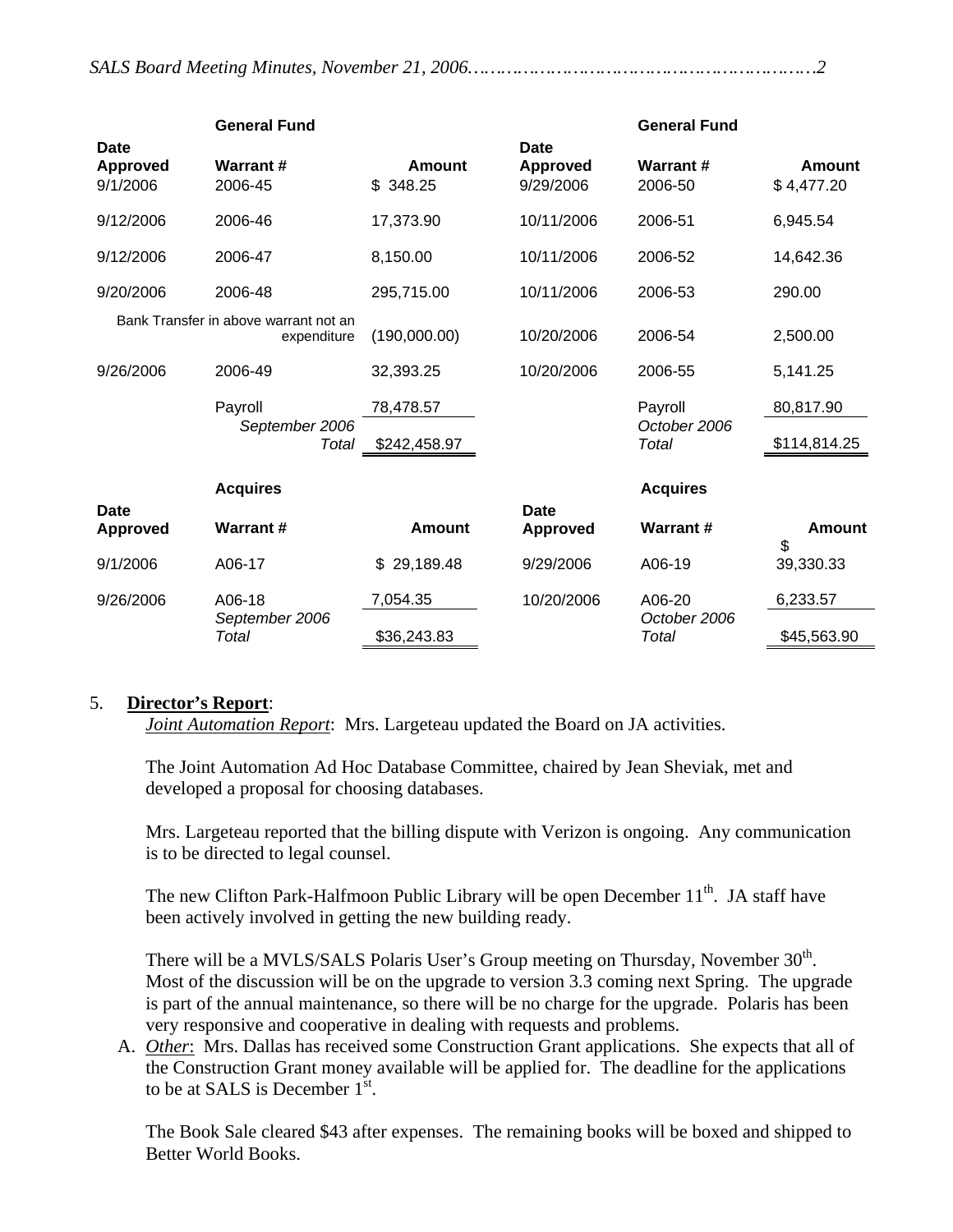Mrs. Dallas has been asked to run for a position on the PLA Steering Committee.

### 6. **Committee Reports**:

- A. *Audit & Finance*: Mr. Merrill presented an amendment to the 2006 SALS budget to increase total income by \$102,162, and increase expenses by a total of \$98,913. (Copy attached to the Official Minutes). Mr. Hutchins seconded the motion. Motion carried.
- B. *Building*: Mr. Hutchins reported that new bronze colored garage doors have been ordered, and that lighting in the JA area will be updated, and rotted window sills will be replaced with the grant from Senator Farley.
- C. *Bylaws Committee*: no report
- D. *Central Library Aid and Services*: no report
- E. *County Aid Coordinators*:
	- i) *Hamilton County*: Mr. Hutchins expects that Hamilton County Aid will be the same as last year.
	- *ii) Saratoga County*: New procedures from Saratoga County required applying for a specific purpose grant. A grant was written to request \$35,000 for downloadable audio books; \$34,000 was awarded. There will be a public budget hearing at the County Offices on November  $29<sup>th</sup>$  at 5:30. Mr. Mosher and Mrs. Dallas will thank the legislators.
	- *iii) Warren County*: Mr. Merrill expects Warren County Aid to be the same.
	- *iv) Washington County*: Mr. Ring expects no changes from Washington County.
- F. *Library Services*:
	- i) *Construction Grant Applications*: The Library Services Committee and the Building Committee will meet prior to the Board meeting on December 19th to evaluate the Construction Grant applications.
	- ii) *Grant for Printers*: Mrs. Smith suggested SALS use funds from the one-time state funding we received to assist the libraries in purchasing their choice of three printers:
		- (a) Label printer
		- (b) Receipt printer
		- (c) Laser printer

 Mrs. Smith moved, seconded by Miss Hoover, that these funds be used to allow the member libraries to purchase a printer of their choice from a list of three printers. Motion carried.

- iii) *NYLA YSS Conference*: Mrs. Smith suggested that SALS offer a full scholarship for someone to attend the New York Library Association YSS Conference in April. Mrs. Franz seconded the motion. Motion carried.
- G. *Personnel*: no report
- H. *Trustee Nominating*: no report.

## 7. **Unfinished Business**:

- A. *Annual Meeting*: Mrs. Dallas announced that the 2007 Annual Meeting will be held at Longfellow's Hotel, Restaurant and Conference Center, 500 Union Avenue, Saratoga Springs, New York on Monday, May  $21^{st}$ . Through a Library Services and Technology (LSTA) grant, Jenny Levine, a technology expert, will be the speaker. Miss Hoover will preside as Mr. Jeffords will be in England.
- B. *JA Proposed 2007 Budget*: The JA Finance Committee met September 12<sup>th</sup> and proposes the following budget amendments to the 2006 MVLS/SALS Joint Automation Project Budget:
	- Increase the salary line by \$8,000 for estimated increase in salaries incurred by hiring the Web Specialist.
	- Increase Equipment line by \$10,000 for additional equipment purchases